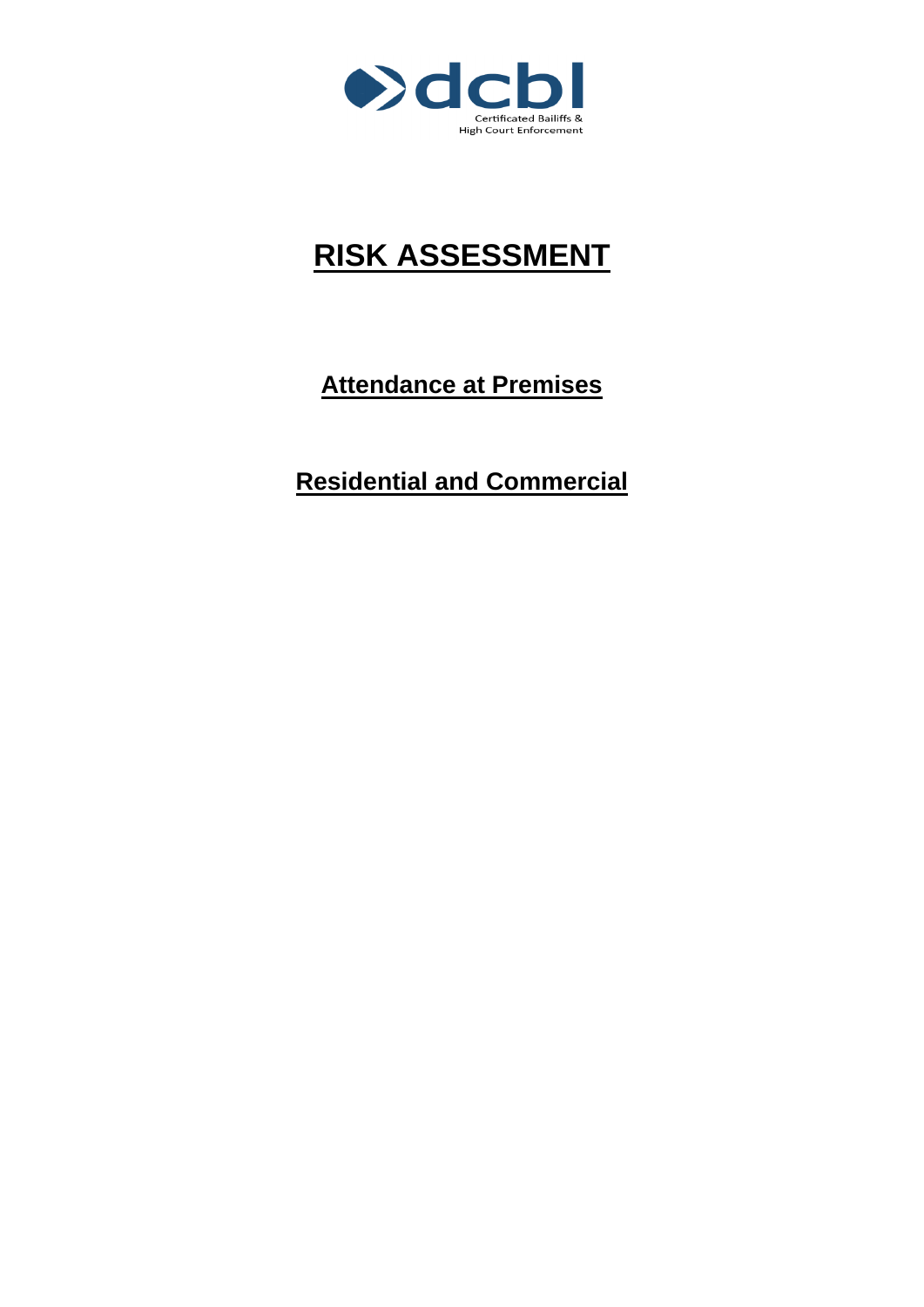

## **Field Attendance**

## **Hazards Identified**

- 1) Apt licensing & bond.
- 2) Covid19 Infection prevention
- 3) Pre attendance kit & equipment vehicle, PPE etc.
- 4) Hygiene Infection transfer (COVID19)
- 5) Unknown quantity individuals pre enforcement/attendance Intel and differentiation of residential from commercial
- 6) Identification of vulnerable persons/minors
- 7) Lone working Law/legislation related clarifications in the field
- 8) Safeguarding
- 9) Care of surroundings visit integrity
- 10) First Aid kit and safe working environment
- 11) Contact and access Agent to DCBL office and emergency services and vice versa
- 12) Paperwork only to be apt and relevant. Current and live case information in the field – GDPR and safe transportation/disposal. Cash in transit
- 13) Agent Identification and appropriate professional dress code
- 14) Agent ongoing CPD & training
- 15) Post-mortem If required/apt.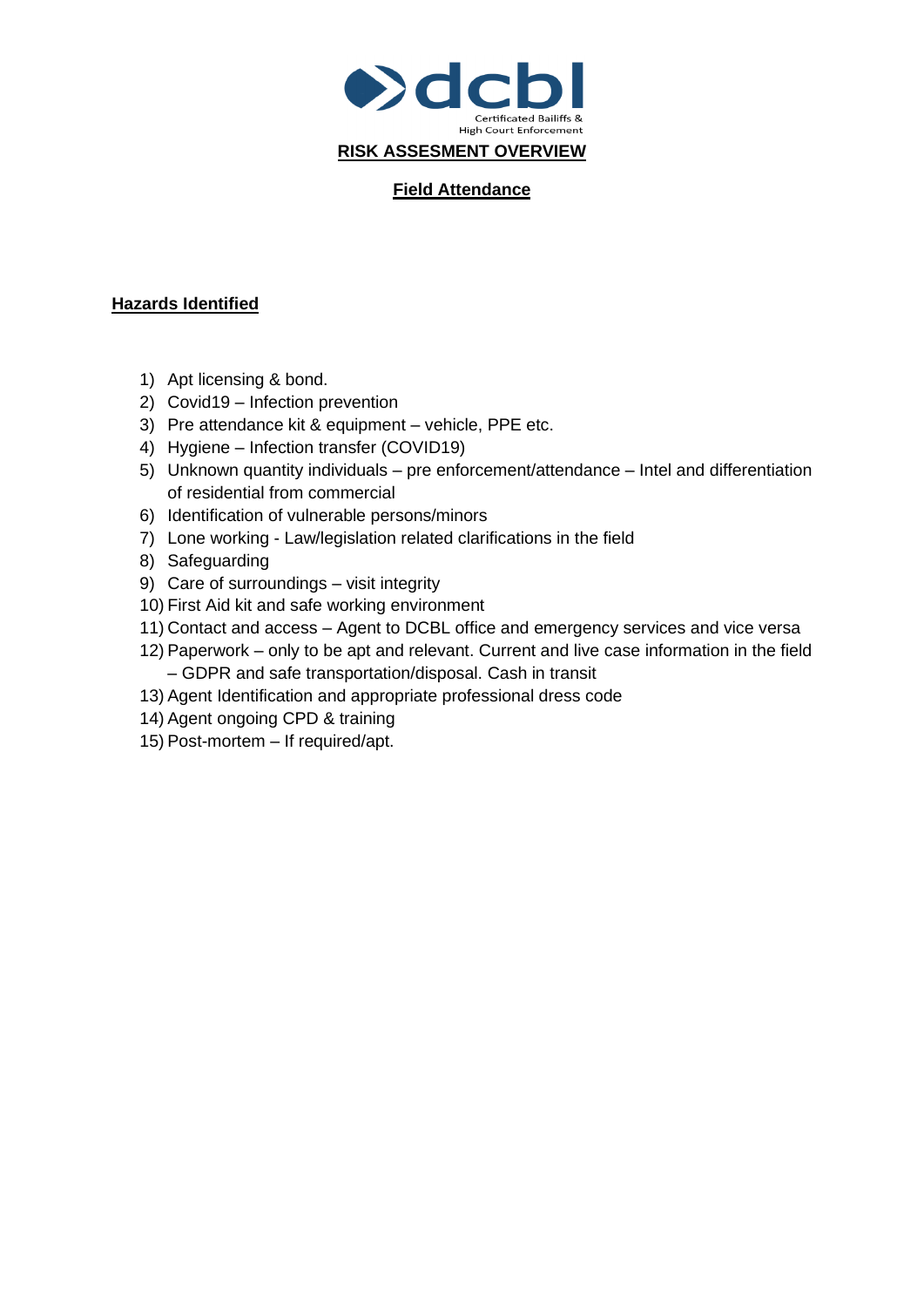

## **RISK ASSESSMENT**

| <b>DCBL</b><br>Department: |                                                                                                                                                                                                                                                                                                                                                                                                                                                                                                                                                                                                         |
|----------------------------|---------------------------------------------------------------------------------------------------------------------------------------------------------------------------------------------------------------------------------------------------------------------------------------------------------------------------------------------------------------------------------------------------------------------------------------------------------------------------------------------------------------------------------------------------------------------------------------------------------|
|                            | <b>Field Agent Attendance</b><br>Area / Equipment:                                                                                                                                                                                                                                                                                                                                                                                                                                                                                                                                                      |
| Manager:                   | <b>Allocations Manager</b>                                                                                                                                                                                                                                                                                                                                                                                                                                                                                                                                                                              |
|                            | <b>Number of People Exposed:</b><br><b>Agents and Attendee/s</b>                                                                                                                                                                                                                                                                                                                                                                                                                                                                                                                                        |
|                            | <b>Hazard Identification</b>                                                                                                                                                                                                                                                                                                                                                                                                                                                                                                                                                                            |
|                            | 1. Apt licensing & bond.                                                                                                                                                                                                                                                                                                                                                                                                                                                                                                                                                                                |
|                            | 2. Pre attendance kit & equipment - vehicle, PPE etc.                                                                                                                                                                                                                                                                                                                                                                                                                                                                                                                                                   |
|                            | 3. Hygiene - Infection transfer (COVID19)                                                                                                                                                                                                                                                                                                                                                                                                                                                                                                                                                               |
|                            | 4. Unknown quantity individuals - pre enforcement/attendance - Intel and                                                                                                                                                                                                                                                                                                                                                                                                                                                                                                                                |
|                            | differentiation of residential from commercial                                                                                                                                                                                                                                                                                                                                                                                                                                                                                                                                                          |
|                            | 5. Identification of vulnerable persons/minors<br>6. Lone working - Law/legislation related clarifications in the field                                                                                                                                                                                                                                                                                                                                                                                                                                                                                 |
|                            | 7. Safeguarding - Visit integrity                                                                                                                                                                                                                                                                                                                                                                                                                                                                                                                                                                       |
|                            | 8. Care of surroundings - Safe working environment                                                                                                                                                                                                                                                                                                                                                                                                                                                                                                                                                      |
|                            | 9. Contact and access - Agent to DCBL office and emergency services and vice                                                                                                                                                                                                                                                                                                                                                                                                                                                                                                                            |
|                            | versa                                                                                                                                                                                                                                                                                                                                                                                                                                                                                                                                                                                                   |
|                            | 10. Paperwork - only to be apt and relevant. Current and live case information in the                                                                                                                                                                                                                                                                                                                                                                                                                                                                                                                   |
|                            | field - GDPR and safe transportation/disposal.                                                                                                                                                                                                                                                                                                                                                                                                                                                                                                                                                          |
|                            | 11. Agent Identification, appropriate conduct, and professional dress code                                                                                                                                                                                                                                                                                                                                                                                                                                                                                                                              |
|                            | 12. Agent ongoing CPD, training and welfare.                                                                                                                                                                                                                                                                                                                                                                                                                                                                                                                                                            |
|                            | 13. Post-mortem - If required/apt.                                                                                                                                                                                                                                                                                                                                                                                                                                                                                                                                                                      |
|                            |                                                                                                                                                                                                                                                                                                                                                                                                                                                                                                                                                                                                         |
|                            | <b>Action Required Reducing the Risk:</b>                                                                                                                                                                                                                                                                                                                                                                                                                                                                                                                                                               |
|                            | <b>Mitigation/Preventive Measures</b>                                                                                                                                                                                                                                                                                                                                                                                                                                                                                                                                                                   |
|                            | 1. Apt licensing & bond<br>Re-establish licence & bond – within right to work checks all Agents.<br>٠<br>Monitoring dates and licence/bond expiry dates for all Agents.<br>$\bullet$<br>Apt forbearance should be given to those whose ticket renewal may have<br>$\bullet$<br>been affected by the 6 month extension period referenced by the<br>Amendments to the Taking Control of Goods and Certification of<br>Enforcement Agents Regulations - (Regulation 6 of the Certification of<br>Enforcement Agent Regulations 2014).<br>Up to date training completion and CPD by the individual ongoing. |
|                            | 2. Pre attendance kit & equipment - vehicle, PPE etc.                                                                                                                                                                                                                                                                                                                                                                                                                                                                                                                                                   |
|                            | Vehicle issue and ongoing checks to be monitored.                                                                                                                                                                                                                                                                                                                                                                                                                                                                                                                                                       |
|                            | Appropriate sign in and out of vehicles - confirmation of safety checks<br>$\bullet$                                                                                                                                                                                                                                                                                                                                                                                                                                                                                                                    |
|                            | carried out prior to issue and within daily usage.                                                                                                                                                                                                                                                                                                                                                                                                                                                                                                                                                      |
|                            | Day to day care with the assigned individual. DCBL to issue all relevant kit<br>$\bullet$                                                                                                                                                                                                                                                                                                                                                                                                                                                                                                               |
|                            | and equipment along with PPE - job role relevant.                                                                                                                                                                                                                                                                                                                                                                                                                                                                                                                                                       |
|                            | DCBL to maintain up to date monitoring of safety checks.<br>$\bullet$                                                                                                                                                                                                                                                                                                                                                                                                                                                                                                                                   |
|                            |                                                                                                                                                                                                                                                                                                                                                                                                                                                                                                                                                                                                         |
|                            | 3. Hygiene - Infection transfer (COVID19)                                                                                                                                                                                                                                                                                                                                                                                                                                                                                                                                                               |
|                            | COVID19 – Company policy and back to work briefing to be allocated to all                                                                                                                                                                                                                                                                                                                                                                                                                                                                                                                               |
|                            | Agents and any new Agents to the business. This is in addition to all the<br>standard pre checks carried out.                                                                                                                                                                                                                                                                                                                                                                                                                                                                                           |
|                            | All Agents should be in possession of a copy of the policy/briefings and                                                                                                                                                                                                                                                                                                                                                                                                                                                                                                                                |
|                            | ٠<br>have signed for it to confirm their understanding.                                                                                                                                                                                                                                                                                                                                                                                                                                                                                                                                                 |
|                            | Subsequent updates should also be signed for by the individual.                                                                                                                                                                                                                                                                                                                                                                                                                                                                                                                                         |
|                            | $\bullet$<br>This risk assessment made available to the individual Agent, added to<br>$\bullet$                                                                                                                                                                                                                                                                                                                                                                                                                                                                                                         |
|                            | DCBL HR access and via the website for clarity. Agent input is also                                                                                                                                                                                                                                                                                                                                                                                                                                                                                                                                     |
|                            | required to any ongoing update operationally.                                                                                                                                                                                                                                                                                                                                                                                                                                                                                                                                                           |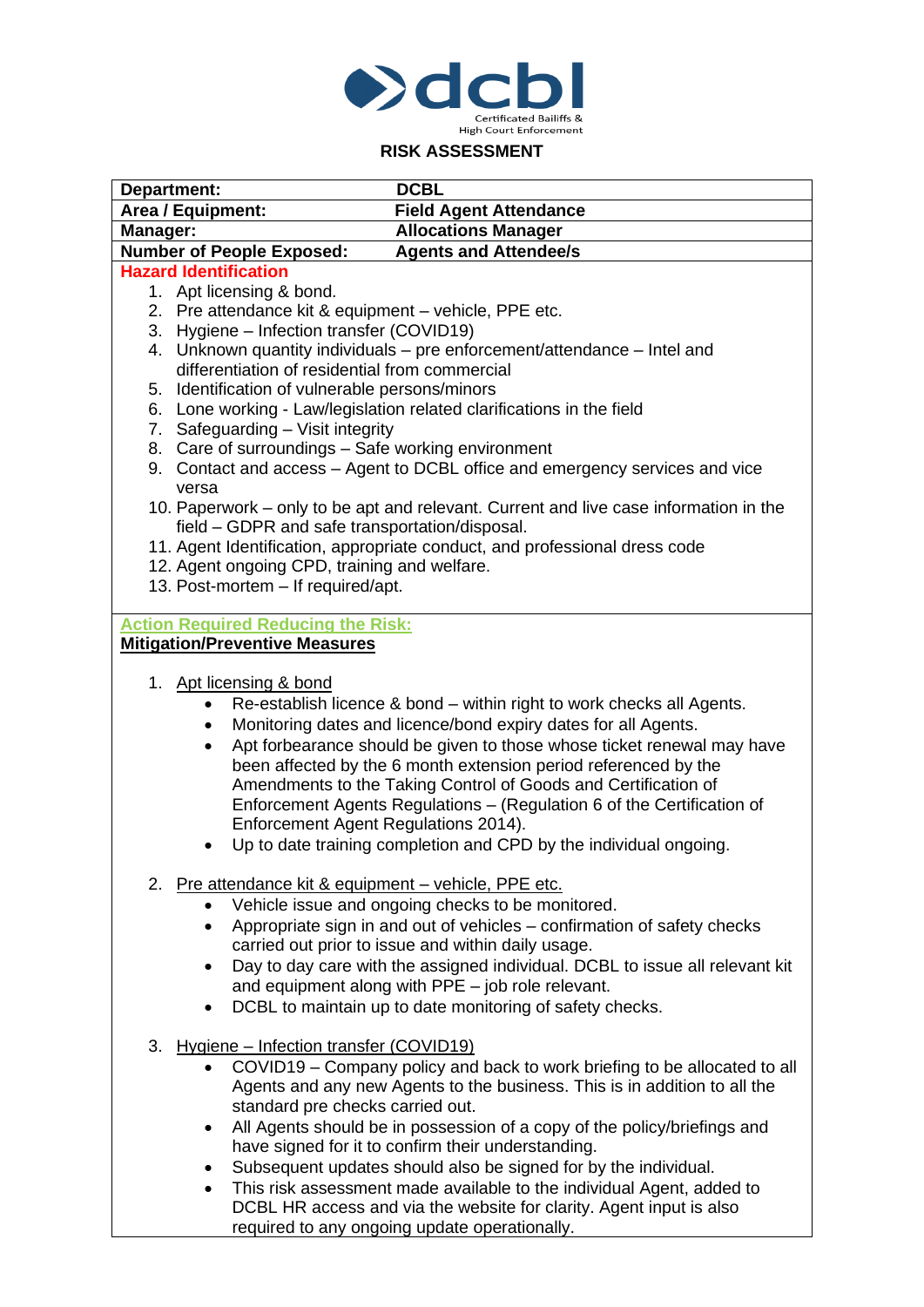

- Re- induction time at the office to be carried out, updated training, carry out briefing covering any operational restrictions, expectations and ensure Agents are confident of their role and its execution prior to being cleared for case allocation.
- Issue of any PPE and protective equipment required.
- Highfield accredited training must be completed by all frontline Agents and back office support teams covering Covid19 hygiene, infection prevention and control.
- All field teams to be provided with protective equipment and trained on the effective use of and safe discarding of equipment after use. Along with guidance on maintaining appropriate distancing, avoidance of touching surfaces, minimising contact, remaining in well ventilated areas, and overall awareness of surroundings.
- Guidance regarding escalation, withdrawal, signposting for further advice where vulnerability is noted.
- Full DCBL guidance to be issued for Agents back to work prior to starting back to work to cover all government and industry issued guidelines and their requirements for operation. Back to work briefing to be carried out with all Agents.
- HR requirements on Agents operating in pairs to be enforced.
- Agents to be issued with updated guidance from all relevant authorities as they are notified to DCBL.
- DCBL case database system collates cases visited data which will be utilised should track and trace be required.
- 4. Unknown quantity individuals pre enforcement/attendance Intel and differentiation of residential from commercial
	- Prior to any attendance a full and informative pack of notes to be created on each case issued to attending Agent once case allocated in order to impart all relevant information to their attendance and the carrying out of their respective job as safely and securely as possible.
	- Differentiation between residential and commercial.
	- Additional specific risk assessment carried out if necessary.
	- Commercial Trading hours, physical access to the business, physical barriers, health & safety concerns if high risk property EG factories, building sites, hard hat or high viz requirements.
	- Residential Any physical barriers at the property, dogs, vulnerability concerns, locality.
	- Any potential Police or Local authority support of pre prep required involvement to be assessed.
- 5. Identification of vulnerable persons/minors
	- Detailed visit/attendance notes and as much comprehensive detail is required as possible to be given both to and from the Agents and each should detail any potential risks and or vulnerable adults or minors living at the property.
	- Pre risk assessment should be carried out where any viable intel is available.
	- Care to be taken with safeguarding inside all premises EG; male Agents and lone female individuals.
	- Training to be applied, completed, and evidenced. Refreshed at least annually.
	- Out of hours office support is to be maintained 06:00 to 21:00. Available Mobile Phone contact numbers to be held by Field Agents for out of hours office support and who for.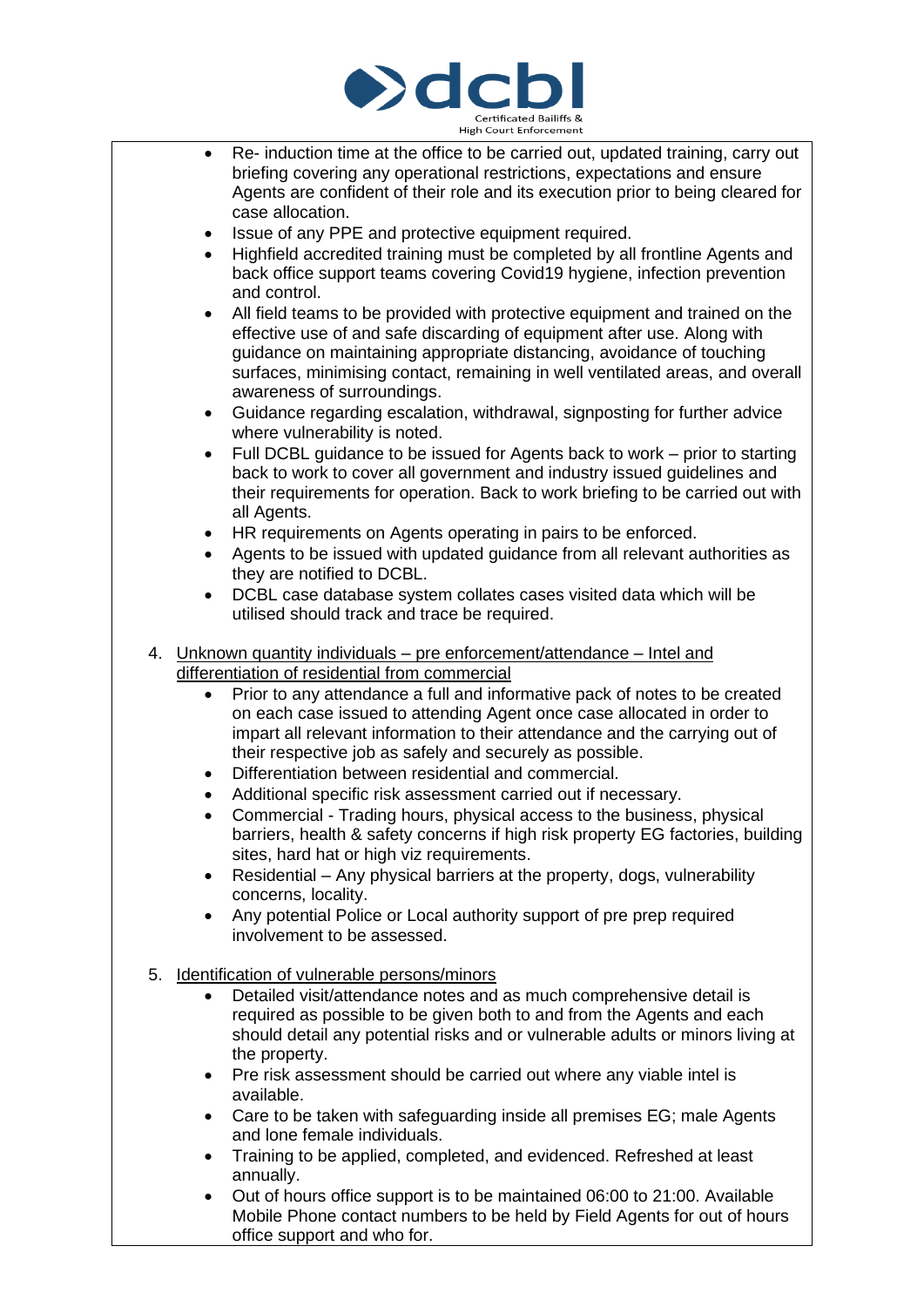

- Access to additional specific support and advice from specialist senior team is available. Agents to be provided the apt contact information and out of hours cover contacts.
- 6. Lone working Law/legislation related clarifications in the field
	- Any foreseeable or actual dangers while within a property are to be reported to the office and or the appropriate authorities immediately.
	- Ideally a minimum of two individuals to any attendance to safeguarding one another, at least one Certified Agent and one Porter for HCE. Risk assessment to be carried out by Allocations Manager where intelligence is provided.
	- Training to be provided, be completed, and refreshed at least annually.
- 7. Safeguarding & Visit Integrity
	- Kevlar vests and BWV cameras to be worn always throughout any attendance as further safeguards. Vests to be provided by DCBL along with cameras.
	- BWV guidance document to be issued and signed for by the individual wearer upon receipt. This is to be refreshed regularly.
	- Requirement to retain footage within GDPR, ISO27001, and Governing body currently stands at 3 months. Agents are required to capture footage in full on every case no exceptions.
- 8. Care of surroundings
	- Care is to be taken especially during the winter months with parking and surrounding areas such as external lighting, is the surrounding area fully lit in any dark hours, gritting of walkways and car parks may not have been done.
	- Agents to carry winter care kits within vehicles.
	- First aid kit to be contained within each vehicle.
- 9. Contact and access Agent to DCBL office and emergency services and vice versa
	- Field team must be able to maintain contact with the office and or emergency services where required and must carry mobile telephones and chargers including vehicle chargers.
- 10. Paperwork only to be apt and relevant. Current and live case information in the field – GDPR and safe transportation/disposal.
	- Vehicles to be equipped appropriately so documentation can be accessed, and insurance limitations can be maintained correctly.
	- Vehicles to be fitted with crosscut shredders safe disposal of documentation and maintenance of GDPR compliance in the field.
	- Agents to be issued appropriate operational equipment to ensure up to date and current case documentation is available. All to be company issue and fully compliant with ISO27001 requirement.
- 11. Agent Identification, appropriate conduct, and professional dress code
	- ID should be visible and offered for inspection if required. Both DCBL ID and their licence.
	- Copies or image capture of ID should not be permitted to anyone.
	- Agent must be dressed aptly each day and remain smart and professional in appearance. Smart trousers, shirt, and tie to be worn – black or white or combination along with apt footwear.